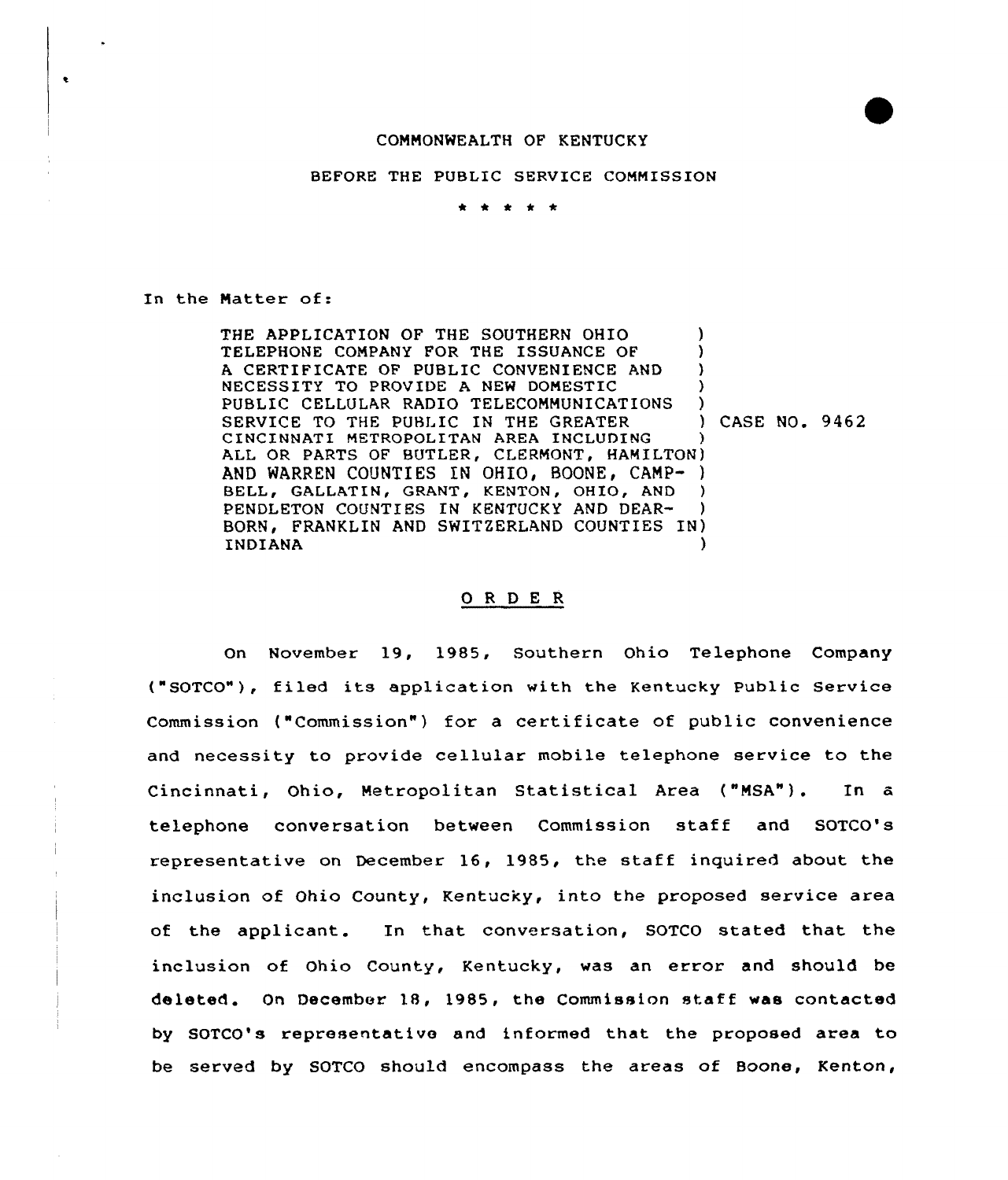Pendleton, and Campbell counties in Kentucky. On November 22, 1985, a letter was sent to SOTCO identifying certain filing deficiencies. Also on November 22, 1985, letters were sent to those businesses with which the applicant's prapased service might compete. SOTCO's response to the deficiency letter was received on December 2, 1985. The Commission did not receive response from any competitors.

SOTCO is an Ohio general partnership comprised of six general partners: Cellular Communications of Cincinnati, Inc. (51.2%), Cellular Mobile Systems of Ohio, Inc. (10%), Maxcel Telecom Plus of Cincinnati, Inc. (2.99%), Metro Mobile CTS of Cincinnati, Inc. (8.03%), Miami Valley Radiotelephone of Dayton, Inc. (19.6%), and Midwest Mobilephone of Cincinnati, Inc. (8.19%).

In its application for <sup>a</sup> certificate of public convenience and necessity, SOTCO proposed to establish a new cellular radio telephone system operating on frequency block A providing domestic public cellular radio telephone communications service to the Cincinnati, Ohio, MSA and vicinity.

The "need" for the applicant's service has been established by the Federal Communications Commission's ("FCC") finding in the matter af cellular radio telecommunications service on a national level. Therefore the primary issues for the Commission to decide in this case are whether the applicant is financially and technically capable of providing the service.

As <sup>a</sup> part of its application, SOTCO provided <sup>a</sup> copy of the construction permit granted by the FCC on April 10, 1985, for the

 $-2-$ 

**Contract Contract**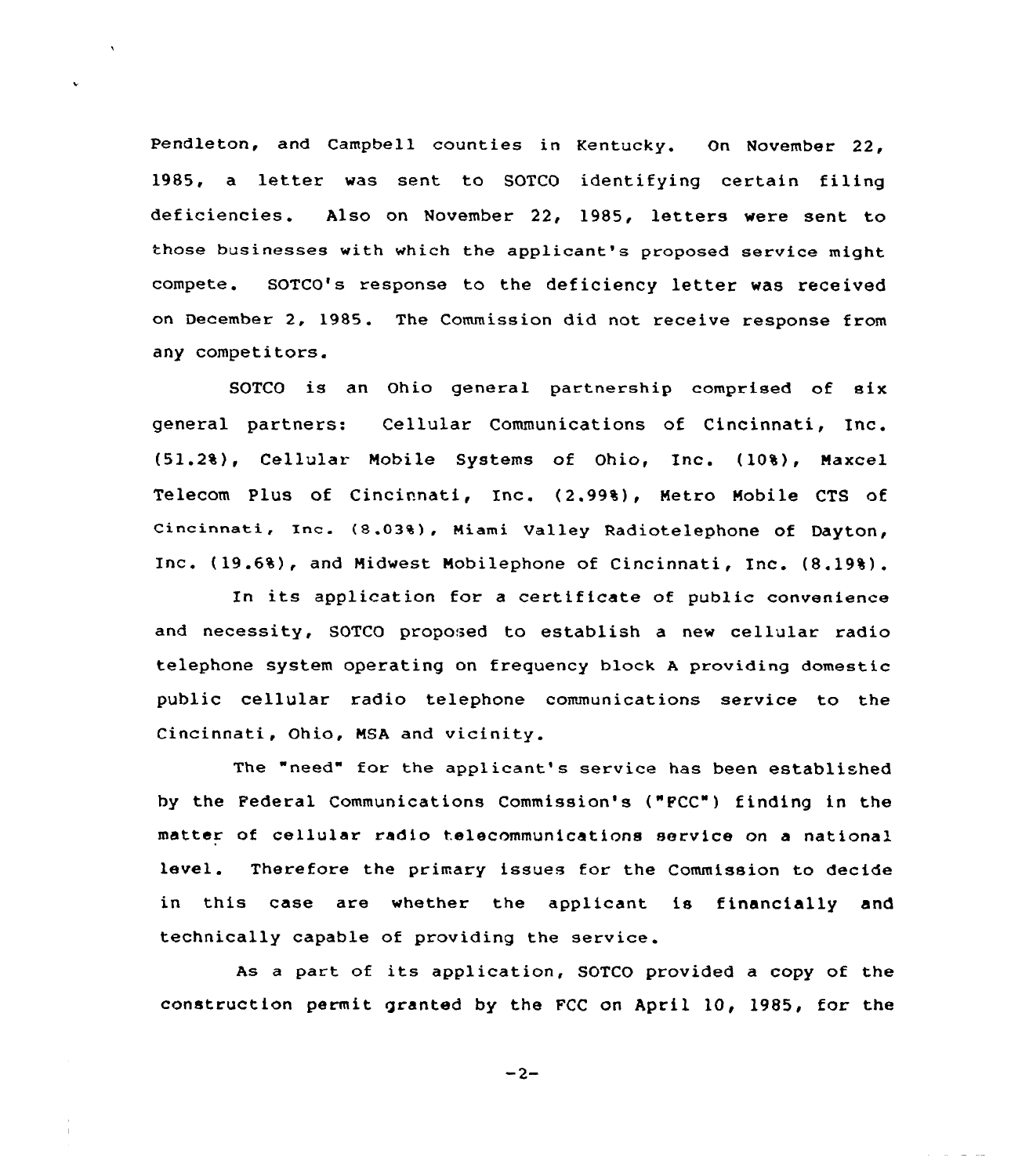construction of nine cell sites in the Cincinnati area -- six in Ohio, one in Indiana, and two in Kentucky (Applicant's Exhibit C).

In its response to the Commission's November 22, 1985, deficiency letter SOTCO submitted lease information for one of three cell sites in Kentucky. In the original application SOTCO proposed only two cell sites in Kentucky. This matter was discussed between Commission staff and SOTCO's representative during the December 16, 1985, telephone inquiry. The company stated that a third cell site will be needed in Kentucky to provide the proposed service.

As stated in Exhibit I of SOTCO's application, members of the partnership have had previous experience in operating cellular systems. This fact, along with the additional support to be received from the equipment vendor, establishes GOTco's technical credentials for its Cincinnati area operations.

As to SOTCO's financial stability, the Commission notes that in its application SOTCO filed <sup>a</sup> proposed financing plan but did not seek approval of financing from the Commission. However, on December 10, 1985, SOTCO filed a motion for expedited ruling and in its motion requested Commission approval of the financing plan.

SOTCO proposed to finance its expansion project through <sup>a</sup> series of three loans referred to as: (1) The Working Capital Loan in the amount of up to  $$4,900,000$ , (2) the RF Loan in the amount of up to  $$2,500,000$  and (3) the Equipment Loan of up to \$ 13,000,000. The Working Capital Loan and the RF Loan will be at an interest rate of prime plus 1% for a total 10-year term. The

 $-3-$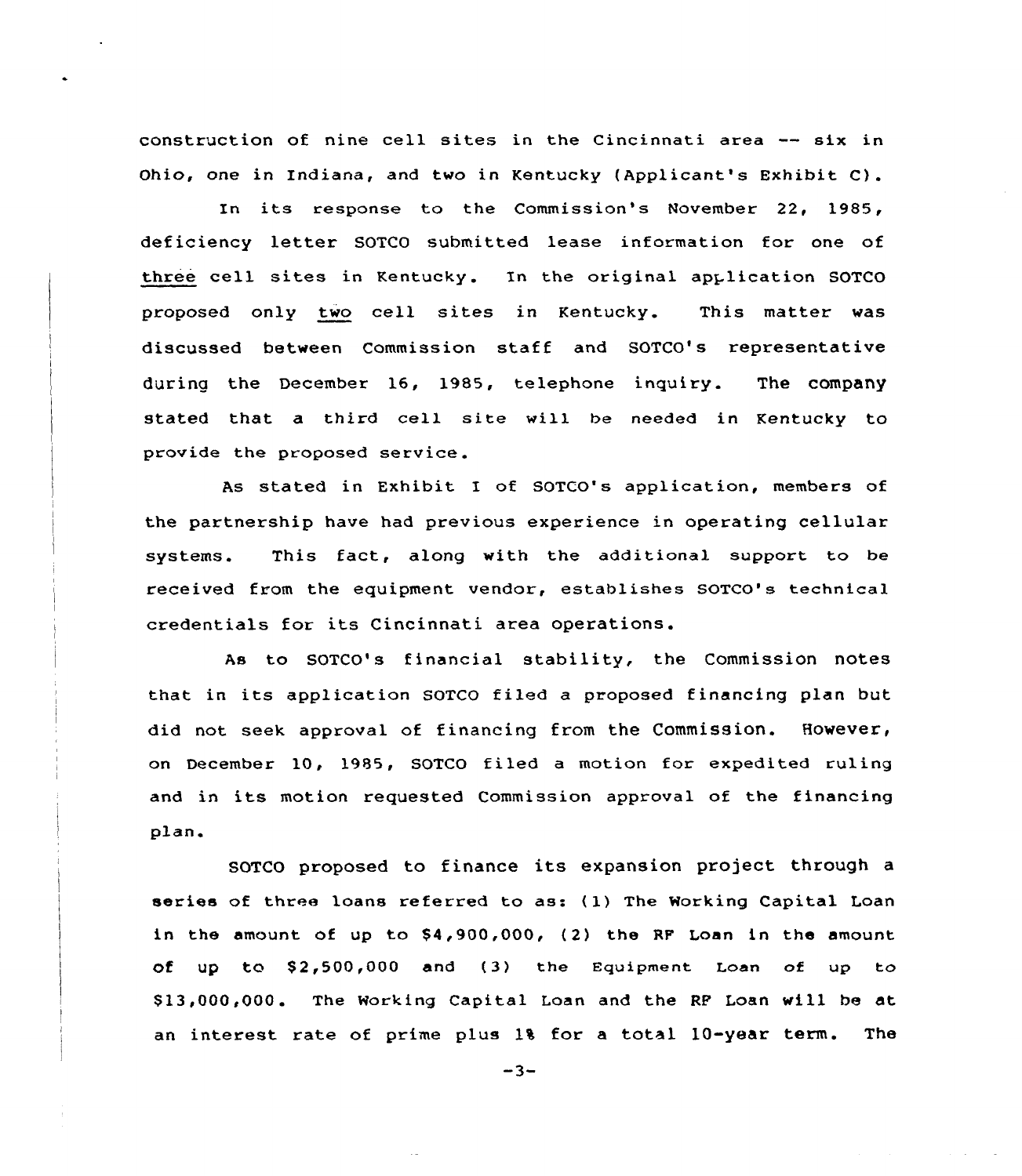Equipment Loan will also carry an interest rate of prime plus 1%, with monthly payments of principal and interest deferred until a date which is <sup>3</sup> years after the date of the earlier of the first Equipment Loan or the First Working Capital Loan takedown; with principal and interest to be paid in equal monthly installments after the third year over the next 7 years. This financing shall be subject to all other terms and conditions set forth in Exhibits G-1 and G-2 of this filing,

The Commission having considered the evidence of record finds that:

l. SOTCO is technically capable to operate and provide the proposed cellular telecommunications system.

2. The National Association of Regulatory Utility commissioners ("NARvc") has agreed upon a Uniform System of Accounts ("USoA") for Cellular Communications Licensees. The Commission will be initiating an Administrative Case to solicit comments and adopt NARUC's USoA and Annual Report form. The Commission is of the opinion that SOTCO should maintain accounts of its cellular operations separate from any other business affiliate and in such manner as the revenues and expenses for cellular operations in Kentucky can be readily identifiable. Within <sup>30</sup> days of the date of this Order SOTCO should file its chart of accounts which it will maintain until such time as this Commission prescribes a USoA for Cellular Radio Telecommunications Service. Subsequent to the adoption of a uniform system of Accounts this Commission will issue its reporting requirements for

 $-4-$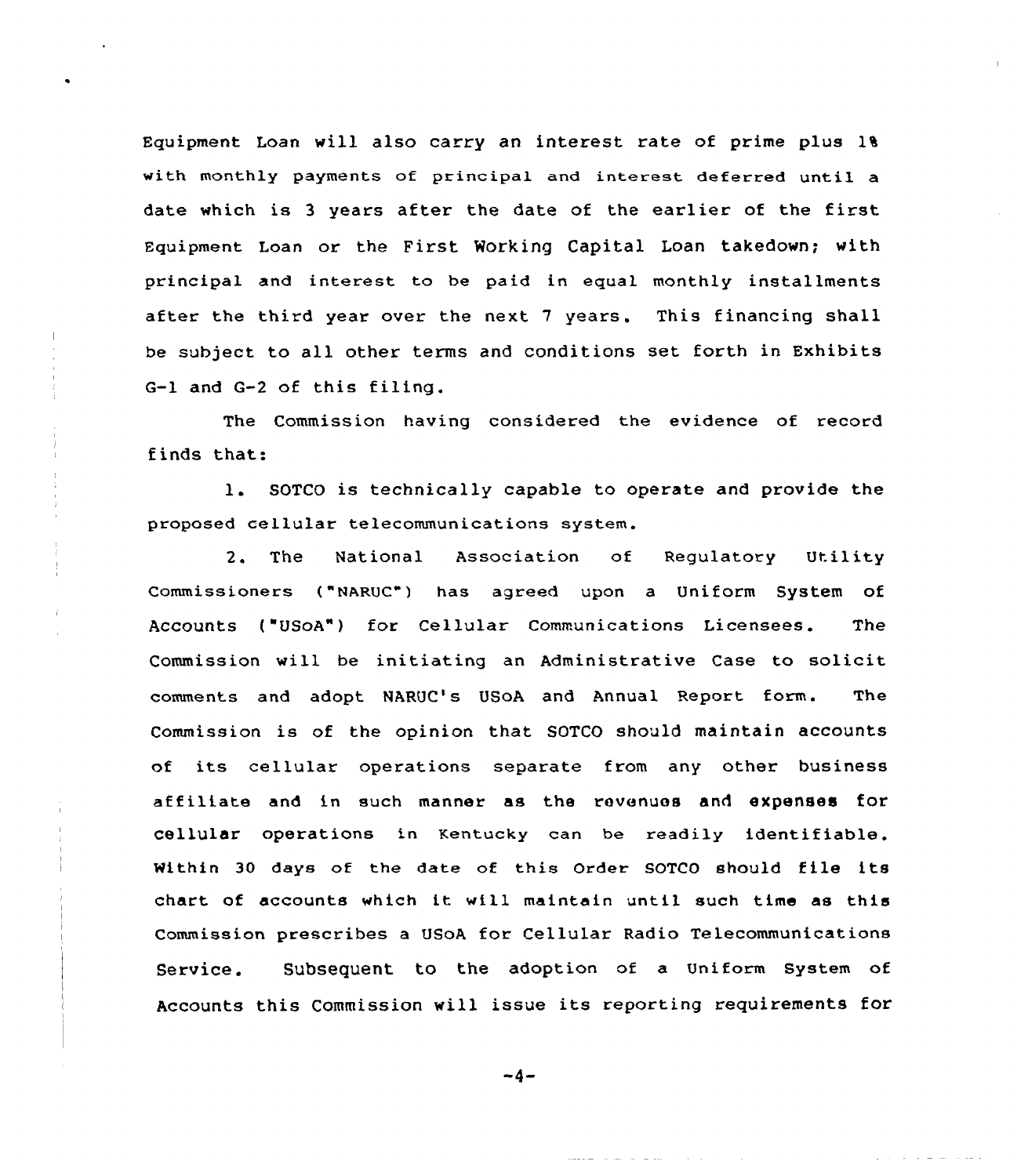SOTCO and for all other Cellular Communications Licensees under its jurisdiction.

 $\bullet$ 

3. The rates contained in SOTCO's tariff are the minimum rates which may be charged. The rates expected to be charged currently are shown in a wholesale price list filed with the tariff. Since these are the highest charges proposed in the tariff, the Commission vill permit these rates and consider them the maximum rates to be charged. <sup>A</sup> new pricing list is to be filed with the Commission showing any change in the rates and charges, at or below the maximum, not less than 20 days prior to the effective date of such change.

4. The rates proposed by SOTCO are fair, just and reasonable and should be approved.

IT IS THEREFORE ORDERED that: SOTCO be and it hereby is granted a certificate of public convenience and necessity to provide cellular telecommunications service to the Kentucky portion of the Cincinnati, Ohio, NSA to include all or parts of Boone, Campbell, Kenton, and Pendleton counties in Kentucky.

2. That SOTCO shall file, as soon as it is available, the lease or purchase agreements for all system cell sites in Kentucky, that have not been previously filed.

3. SOTCO's financing plan consisting of <sup>a</sup> series of three loans totaling up to, but not exceeding \$20,400,000 at an interest rate of prime plus 1% be and it hereby is approved.

4. That within <sup>30</sup> days of the date of this Order SOTCO shall file its chart of accounts which it will maintain for

 $-5-$